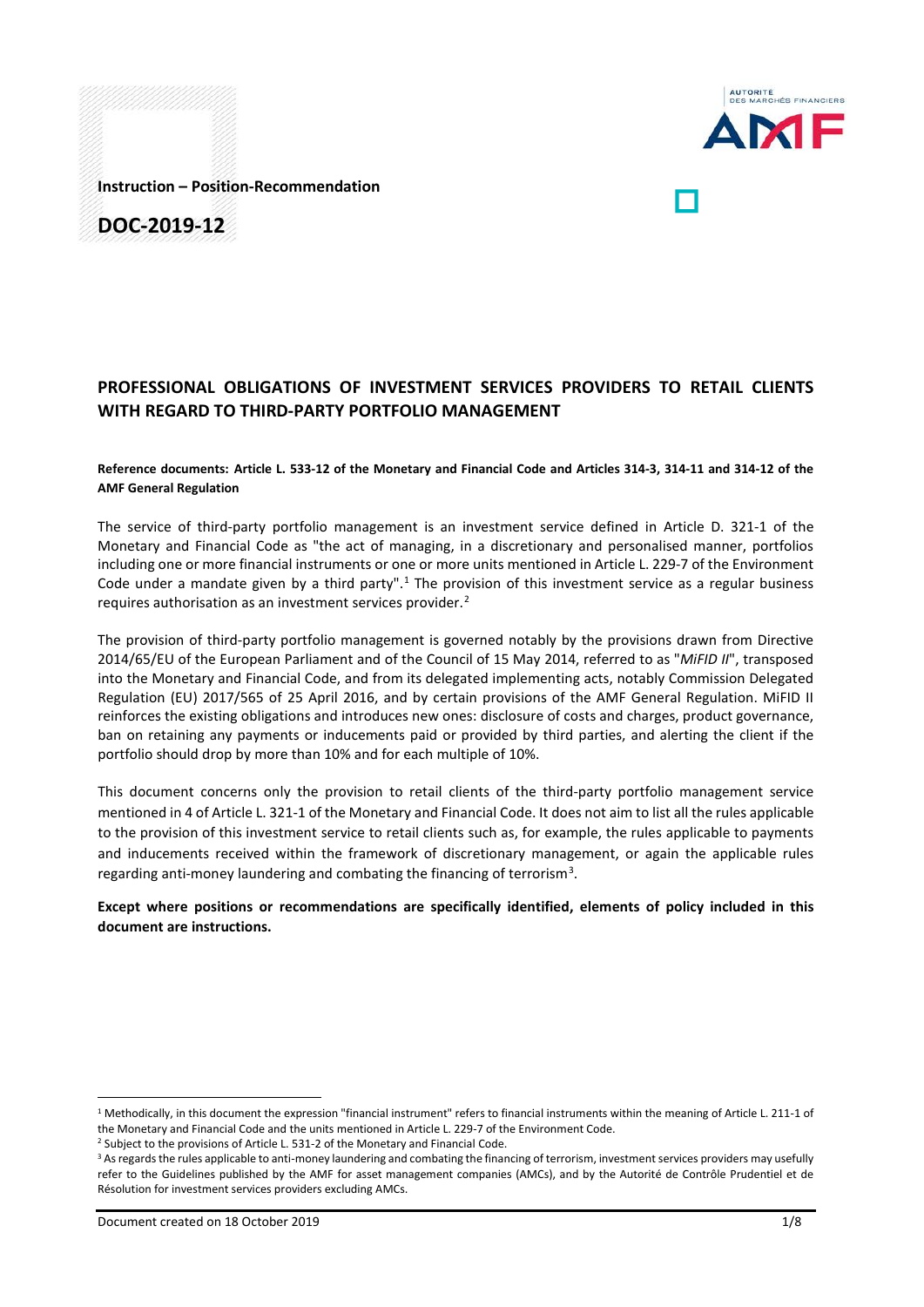

## I - AGREEMENTS SIGNED WITH RETAIL CLIENTS

## **Reminder of the applicable provisions**

Article 58 of the Commission Delegated Regulation (EU) 2017/565 of 25 April 2016 (hereinafter the "Delegated Regulation") provides that "*Investment firms providing any investment service or the ancillary service referred to in Section B(1) of Annex I to Directive 2014/65/EU to a client after the date of application of this Regulation shall enter into a written basic agreement with the client, in paper or another durable medium, with the client setting out the essential rights and obligations of the firm and the client. Investment firms providing investment advice shall comply with this obligation only where a periodic assessment of the suitability of the financial instruments or services recommended is performed.*

*The written agreement shall set out the essential rights and obligations of the parties, and shall include the following:* 

*a) a description of the services, and where relevant the nature and extent of the investment advice, to be provided;* 

*b) in case of portfolio management services, the types of financial instruments that may be purchased and sold and the types of transactions that may be undertaken on behalf of the client, as well as any instruments or transactions prohibited; and*

*c) a description of the main features of any services referred to in Section B(1) of Annex I to Directive 2014/65/EU to be provided, including where applicable the role of the firm with respect to corporate actions relating to client instruments and the terms on which securities financing transactions involving client securities will generate a return for the client*".

In accordance with the second paragraph of Article 1 of the Delegated Regulation, "*References to investment firms shall encompass credit institutions* […]".

The aforementioned Article 58 also applies to asset management companies authorised to provide one or more investment services in accordance with VII of Article L. 532-9 of the Monetary and Financial Code.

Article 314-11 of the AMF General Regulation provides that, "*Without prejudice to the provisions of Article 58 of the Commission Delegated Regulation 2017/565 of 25 April 2016, agreements concluded between the investment services provider and non-professional clients shall contain specific stipulations concerning the detailed information*  to these clients about the characteristics and modalities of the investment service provided and on the rights and *obligations of the parties*."

The aim of the following discussion is to clarify the specific stipulations of the agreements for provision of the thirdparty portfolio management service concerning information to be provided to retail clients by the service providers in question regarding the characteristics and modalities of the investment service provided and the rights and obligations of the parties, in accordance with Article 314-11 of the AMF General Regulation.

# **1. MINIMUM CONTENT OF MANAGEMENT MANDATES SIGNED WITH RETAIL CLIENTS**

The management mandate shall contain at least the following information:

- 1. The identity of the person(s) with whom the agreement is established:
	- a) Where this involves a legal entity, the procedures for informing the service provider of the name of the persons authorised to act in the name of said legal entity;
	- b) Where this involves a natural person, his/her capacity, as a French resident, a resident of a State which is a party to the European Economic Area agreement or a resident of a third country, plus, where applicable, the identity of the persons authorised to act in the name of said natural person;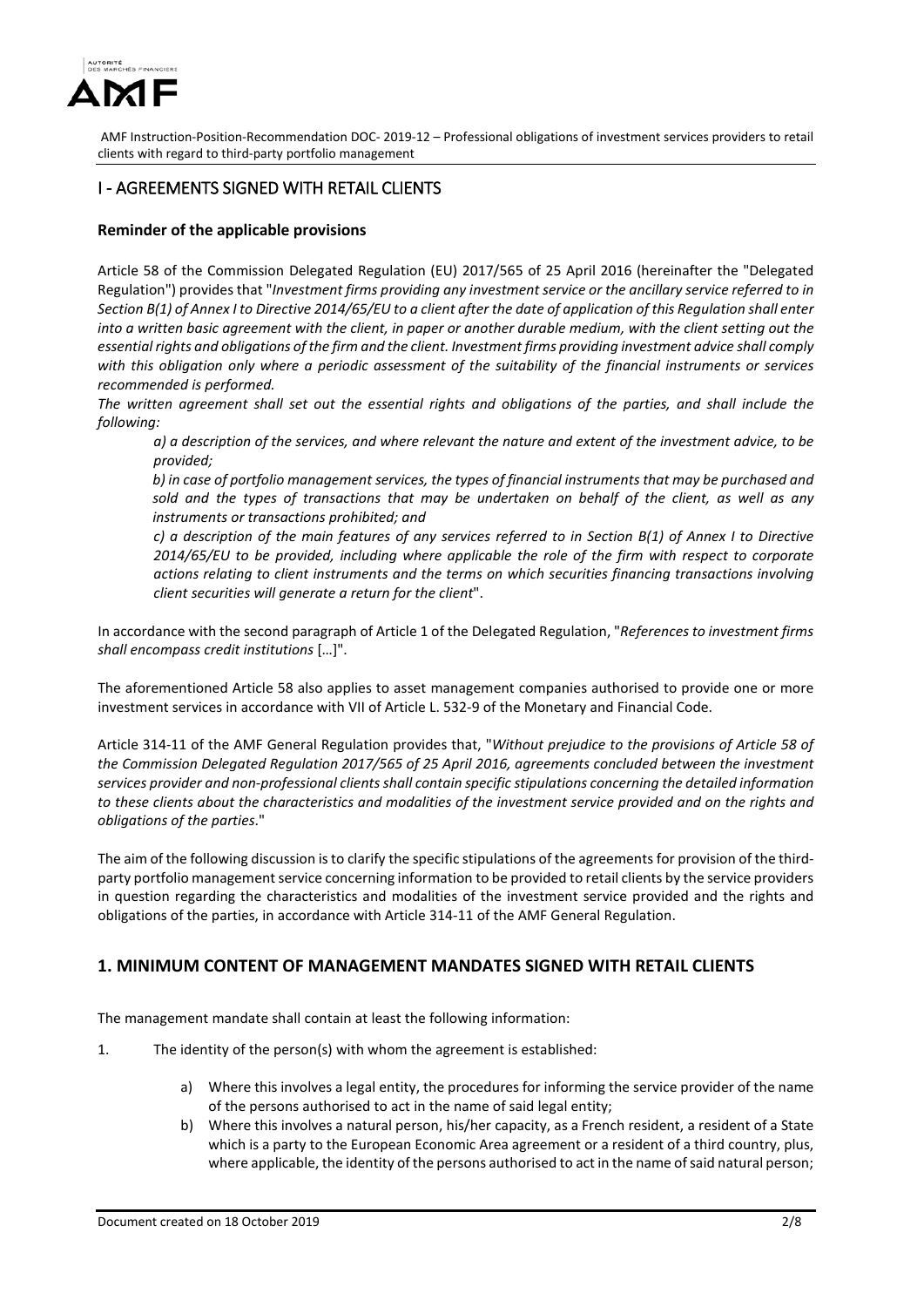

#### 2. The investment management objectives.

#### **Position**

The investment management objectives shall be clear and defined according to the client's investment objectives, including his (her) risk tolerance, knowledge, experience and financial position, including his (her) ability to bear losses.

For this purpose, the management mandate shall specify these investment management objectives:

- the risk level;
- the investment horizon; and

- the main characteristics of the investment policy to be implemented by the discretionary manager, i.e. the asset allocation strategy, target breakdown of this allocation by asset class and the existence of a floor and/or ceiling for certain types of financial instruments or a reference to a certain investment management strategy.

The implementation of "discretionary" management under a mandate, i.e. investment management providing that the composition of the managed portfolio may vary depending on the investment policy judged appropriate by the investment services provider, shall be a possibility available to the latter provided that the mandate indicates explicitly and clearly the special features, benefits and drawbacks entailed in this type of investment management, the investment management objective, degree of risk and any particular constraints where applicable, and delimits the leeway left to the investment services provider.

#### **Recommendation**

The AMF recommends that, before signing the mandate, the risk/return profile be presented according to the target allocation in the form of a synthetic indicator as follows:

- The synthetic indicator ranks the management mandate on a scale ranging from 1 to 7, based on its past results with regard to volatility;

- This scale appears as a series of categories identified by integers ranging from 1

 to 7, ranked in ascending order from left to right and representing the risk and return levels, from the lowest to the highest;

- The scale indicates clearly that a lower risk corresponds to a potentially lower return and,
- conversely, that a higher risk corresponds to a potentially higher return;
- No colour is used to distinguish the items placed on the scale from one another;
- The figure selected, ranging from 1 to 7, must be clearly identifiable.

The SRRI is determined, before signing the mandate, according to the market conditions at that time. It may evolve depending on market conditions, even when there is no movement on the portfolio.

The AMF recommends that this information be available subsequently at least in the periodic report on investment management activities.

#### **Recommendation**

The AMF recommends not using the designation "cautious profile" for a portfolio having more than 30% net asset exposure to risky assets such as equities, speculative (high-yield) bonds or all types of assets which might represent a source of high potential risk for the client. If the "*cautious profile*" designation is used, the remaining pocket of at least 70% is then invested in securities having a lower risk than the aforementioned risky assets.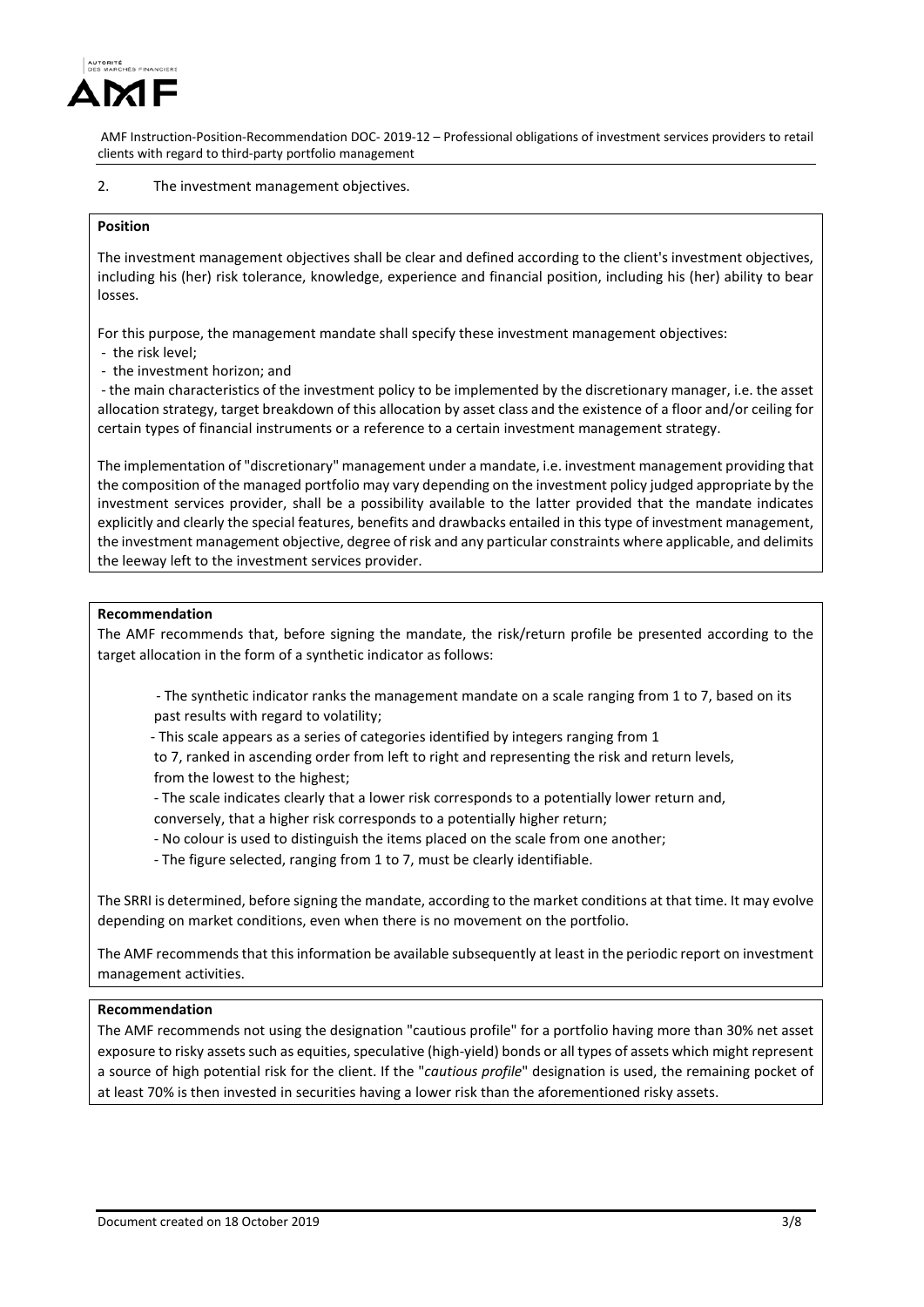

### **Recommendation**

When the investment management objective indicates a benchmark indicator for the purpose of comparing performance, the AMF recommends that this benchmark be clearly identified and defined precisely. A reference is not sufficient. If an indicator is available in a version that takes into account reinvested dividends, the AMF recommends that the portfolio's performance be systematically compared to that of said indicator in order to avoid providing investors with potentially misleading information. Should the indicator only be available in a version that does not take into account dividends, the AMF recommends that the information provided be as clear as possible regarding the bias affecting the comparison between the performances of the indicator and the portfolio.

- 3. Types of financial instrument that can be included in the portfolio. The instruments authorised without receiving a special explicit agreement as mentioned in 6 hereafter are as follows:
	- a) Financial instruments traded on a regulated market referred to in Articles L. 421-1 and L. 422-1 of the Monetary and Financial Code, or on an equivalent third-country market<sup>[4](#page-3-0)</sup> or on a recognised foreign market for financial securities, referred to in Article L. 423-1 of said code.
	- b) French and foreign UCITS authorised in accordance with the 2009/65/EC Directive of the European Parliament and of the Council of 13 July 2009 and French AIFs open to retail investors;
	- c) Financial contracts traded on a market appearing on the list determined by an official ministerial decision.

#### **Position:**

The characteristics of the financial instruments used should be described in the management mandate.

Investment in collective investment products

Without prejudice to the obtainment, where applicable, of the agreement mentioned in point 6 below, when the financial instruments used in the management mandate are collective investment products, the management mandate shall specify their type (UCITS, retail investment fund ('FIVG'), private equity fund, OPCI, SCPI, SEF, GFI, SICAF, fund of alternative funds, professional general investment fund, professional organisation for collective real estate investment, specialised professional funds, including Sociétés de Libre Partenariat (Limited Partnerships), professional private equity investment funds, employee savings scheme funds, securitisation organisations, specialised financial institutions, other AIFs, and other collective investments).

Where applicable, it shall be explicitly provided that the discretionary manager may subscribe to or invest in collective investment products managed, even by delegation, by itself or by an affiliated company, or in financial securities issued by a company in the group.

Unless otherwise agreed, deferred settlement transactions shall be unwound at the date of expiry with no possibility of carry-over.

- 4. Procedures for informing the client regarding the management of his (her) portfolio;
- 5. Duration, conditions of extension and termination of the mandate. This contract may be terminated at any time by the client or the discretionary manager and contains the conditions of its termination.

 $\overline{\phantom{a}}$ 

<span id="page-3-0"></span><sup>4</sup> A third-country market is here considered as equivalent to a regulated market provided that the European Commission has passed an equivalence decision relating to the market of the third country in question in accordance with paragraph 4 of Article 25 of the 2014/65/EU Directive of the European Parliament and of the Council as amended by the 2016/1034/EU Directive.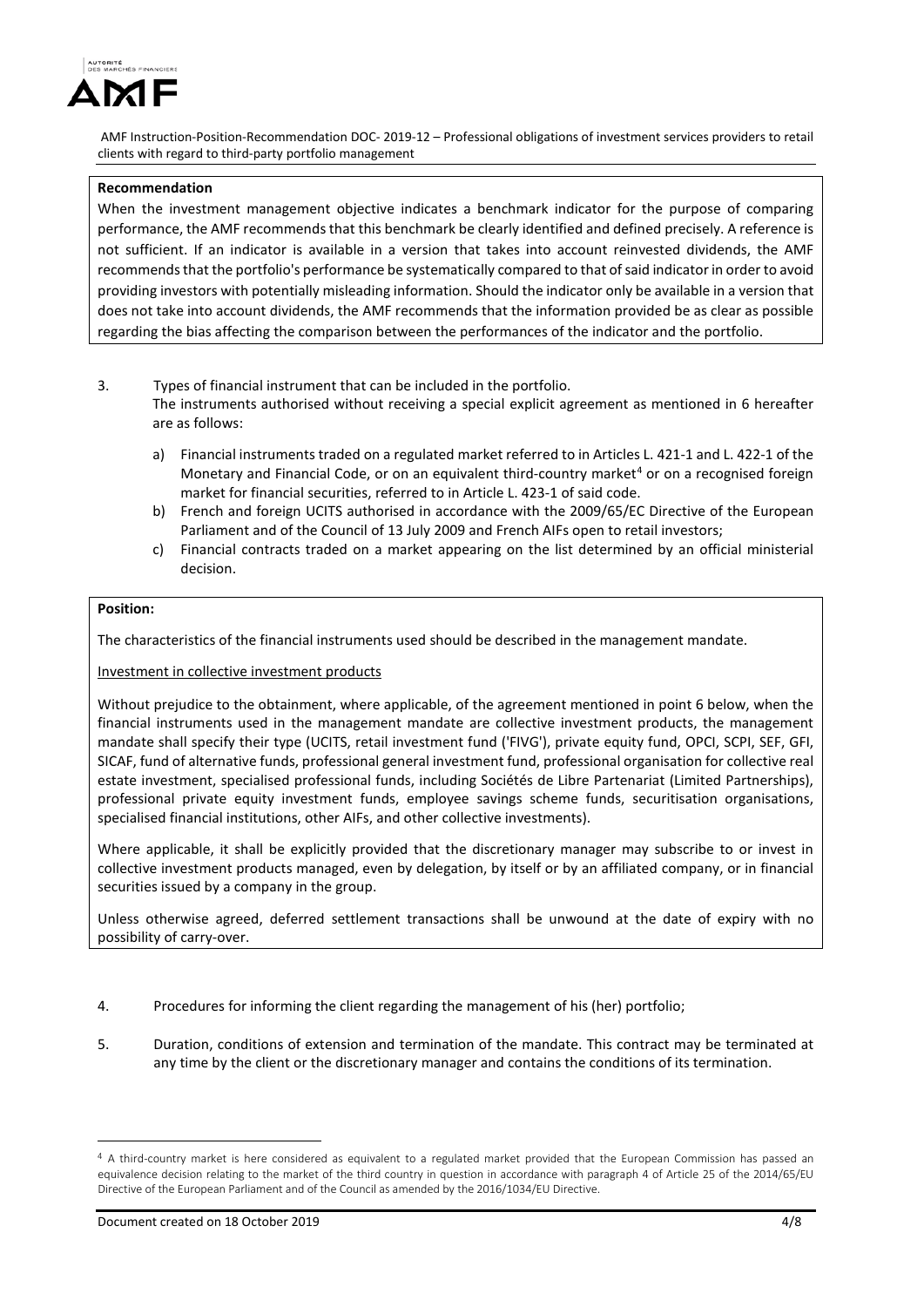

No later than the effective date of termination, the discretionary manager shall draw up a portfolio statement and finalise a management report showing the investment management results since the last portfolio statement; it shall give all useful clarifications to the client regarding the nature of open interest positions.

#### **Recommendation**

The AMF recommends inserting in the management mandate an indication that the client will manage his/her own portfolio on the effective date of termination of the mandate, unless he/she appoints another discretionary manager.

6. When the mandate authorises transactions on financial instruments other than those mentioned in 3° or with a leverage effect, in particular transactions executed on financial contracts, the special and explicit agreement of the client must be given, clearly indicating the instruments authorised, and the conditions of these transactions and the client's information.

## **Position**

The agreement shall define explicitly and exhaustively the transactions authorised, in terms of the markets or instruments concerned, the nature of the transactions and the incurred risk limits. It shall cover in particular the hedging and/or speculative transactions authorised by the mandate, the maximum losses authorised, or again the maximum fraction of the portfolio exposed to these markets and/or these products.

#### **Recommendation**

If the mandate provides for the possibility of investing in collective investment products open to professional investors and/or in foreign funds not authorised for marketing in France and/or in complex financial instruments in the sense that they do not comply with the conditions of Article D. 533-15-1 of the Monetary and Financial Code, the AMF recommends that the mandate should specify the maximum fraction of the client's portfolio that can be invested in said investment products, funds or financial instruments.

7. Where applicable, an indication of the conditions of collection of performance fees when the management fees include a variable share depending on the managed portfolio's outperformance relative to the investment management objective.

### **Recommendation:**

When the management fees include a variable fraction, the AMF recommends that:

1. it should not incite the discretionary manager to take excessive risks in the hope of increasing the discretionary management performance. The share in the portfolio's outperformance awarded to the discretionary manager is likely to lead said manager to take excessive risks whenever it exceeds the 30% threshold;

2. it should be compatible with the investment management objective and the risk profile of the management mandate which was presented to the client;

3. the calculation of performance can be verified, to prevent any possible manipulation. In this context, the frequency with which the discretionary manager debits fees should be reasonable. Note that a period of one year is considered reasonable. Accordingly, a debiting period of less than one year could not be considered appropriate; 4. the client should be informed of the existence of performance fees and of their potential impact on the return on investment under the management mandate.

8. The obligations of confidentiality incumbent on the investment services provider in accordance with the laws and regulations in force concerning professional secrecy;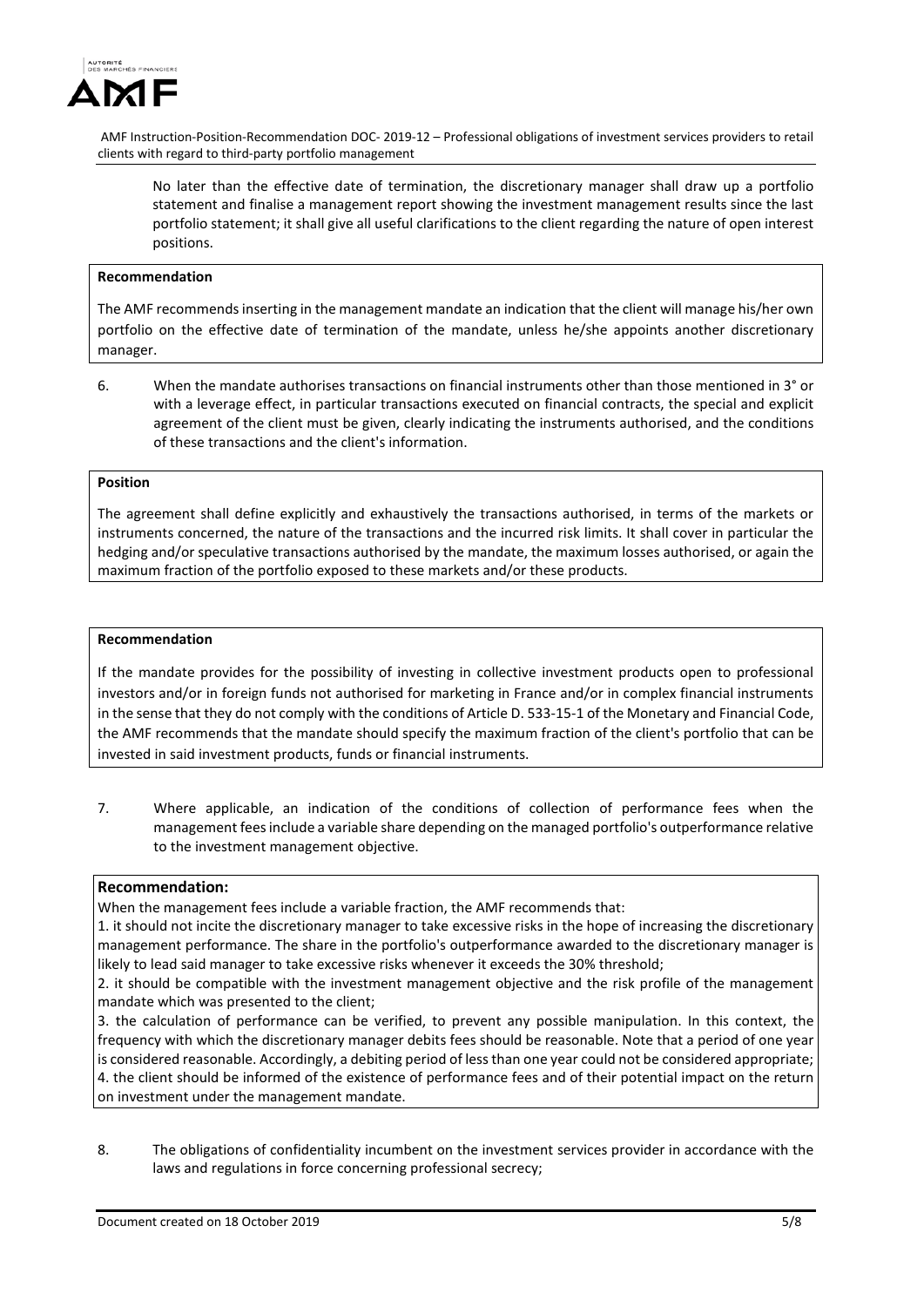

9. The price scale for the service provided by the investment services provider, including, where applicable, the charges referred to in Article 314-26 of the AMF General Regulation, and the conditions of remuneration of the investment services provider.

## **Position:**

This price scale shall include all costs and charges incurred by the client for the investment management service (management fees, intermediation costs, turnover commission, etc.), provided that sufficient information be disclosed to the client on how this presentation fits in with that required under Article 50 of the Delegated Regulation.

The management mandate shall specify the basis of and procedures for calculating charges.

# **2. OTHER INFORMATION APPEARING IN THE MANDATE SIGNED WITH A RETAIL CLIENT**

## **Position**

### Direct marketing of banking or financial products

When the client has been solicited in the conditions provided for in Articles L. 341-1 et seq. of the Monetary and Financial Code, they shall have a right of withdrawal for 14 full calendar days. The mandate must therefore provide for a withdrawal form.

### Complaints and Mediation

The mandate shall provide contact details of the competent mediator(s), and in particular the AMF Ombudsman.

### Conflicts of interest

The mandate shall indicate on which medium the discretionary manager provides the client with a general description of the policy followed with regard to conflicts of interest.

### Withdrawals

The mandate shall indicate the consequences that may arise from withdrawals of cash or financial instruments. This concerns, in particular, tax consequences and difficulties that the discretionary manager might face to achieve the investment management objective defined in the mandate. The discretionary manager shall draw the client's attention to the possibly illiquid nature of the financial instruments of which the portfolio may be formed.

# II. OTHER OBLIGATIONS OF INVESTMENT SERVICES PROVIDERS WITH REGARD TO RETAIL CLIENTS

# **1**. INVESTMENT SERVICES PROVIDER IN CHARGE OF PORTFOLIO MANAGEMENT AND CUSTODY ACCOUNT-KEEPER

#### **Recommendation**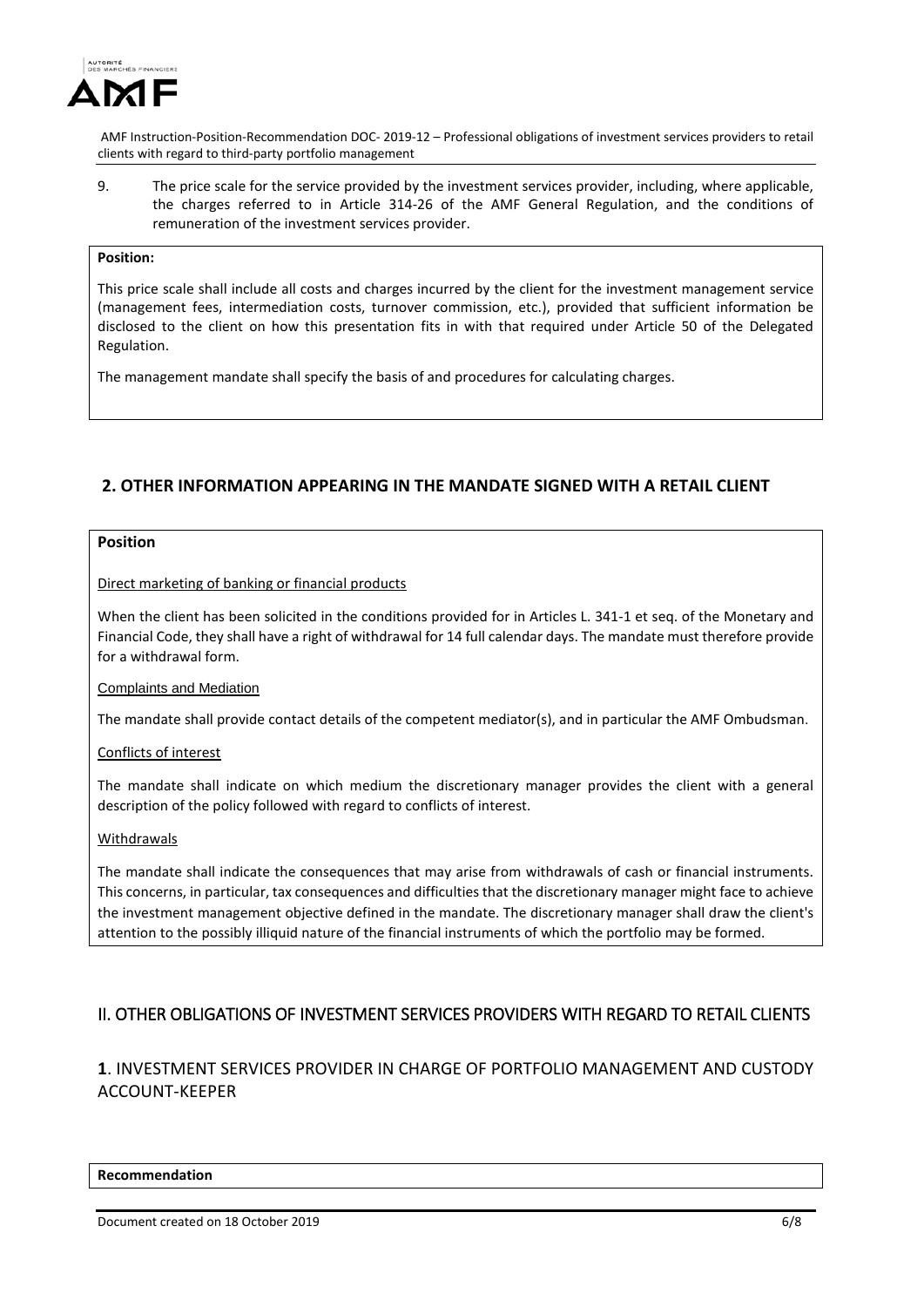

The AMF recommends, especially when the service provider delegates to the custody account-keeper the sending of certain documents such as the periodic statement, that it first systematically compare the positions that it records for its clients with those booked by the custody account-keeper.

Moreover, insofar as there exists a direct legal link, in which the investment services provider is not involved, between the discretionary management client and his (her) custody account-keeper, the AMF reiterates that the investment services provider may not, without the explicit agreement of their joint client, decide to transfer his (her) assets from one custody account-keeper to another.

This has important implications for clients because it concerns the protection of their assets (the obligation of restitution by the custody account-keeper of the securities that are entrusted to it by its clients is laid down in 5° of Article 322-7 of the AMF General Regulation).

## **Position**

As it is often in the interest of the investment services provider to encourage its clients to open their securities account with a designated custody account-keeper with which it has defined operating processes, it must endeavour to ensure that the relationship between its clients and said institution is established in accordance with the interests of the client.

## **2. PROSPECTIVE ALLOCATION OF ORDERS**

## **Position**

To provide sufficient guarantees regarding the pre-allocation of orders, an allocation software must include an unmodifiable and tamper-proof time-and-date stamping procedure and must not contain any non-traceable reallocation mechanism.

## **3. DISCRETIONARY PORTFOLIOS INVESTED IN UNLISTED SECURITIES**

Investment services providers performing third-party management of portfolios consisting of non-voting shares or equity securities of companies, or securities giving access to the capital of companies, not admitted to trading on a regulated market ("unlisted securities"), are also subject to the following positions and recommendations.

The AMF gives a reminder that investment services providers can perform third-party investment in unlisted securities only if their programme of activity provides for this and if a conflicts of interest management policy has been established.

### 3.1. Marketing

## **Position**

Marketing materials relating to an offer for a discretionary portfolio invested in securities not listed on a regulated market shall be submitted to the AMF prior to their dissemination.

The target companies in which the discretionary manager might intend to perform third-party investment may not be offered to the client. Only a presentation of the sector of activity or a presentation of anonymised companies shall be tolerated.